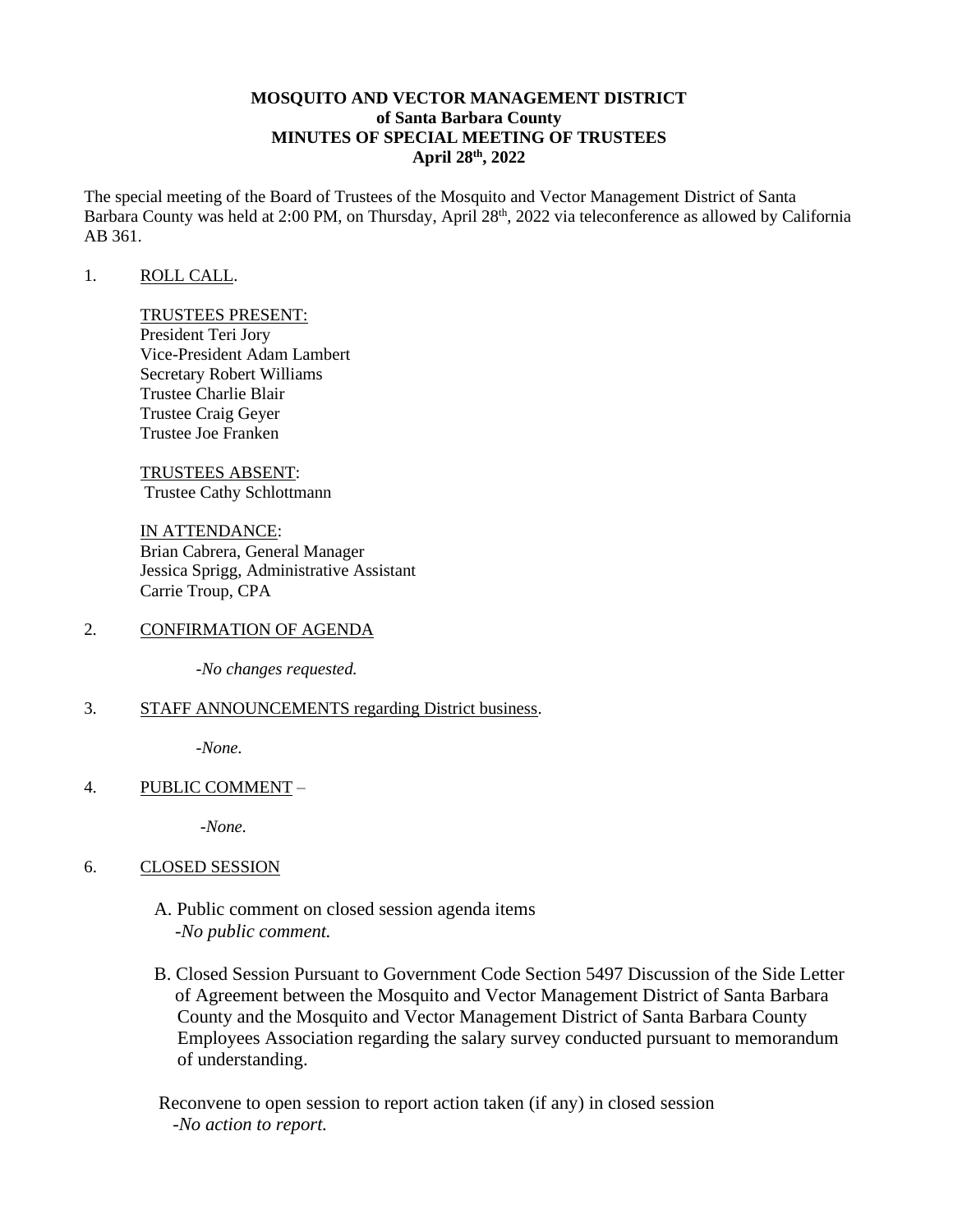- 7. ITEMS OF GENERAL CONSENT. The following items are approved by a single action of the Board. Items requiring additional discussion may be withdrawn from the listing and approved in a separate action.
	- **A.** Approval of the Minutes of the March 10, 2022 special meeting
	- **B.** Approval of the March Financial Statements for County Fund 4160
	- **C.** Approval of the March Vendor Disbursement Report
	- **D.** Approval of the March Disease Surveillance Report
	- **E.** Approval of the March District Operations Report

**-***It was moved by Trustee Geyer and seconded by Trustee Williams to approve the Items of General Consent. Motion passed 6-0-0 by roll call vote.* 

# 8. OLD BUSINESS

- A. Accounts receivable contracts' status (5909 Misc. Revenue) -*Board discussed continued increase of gas prices and the potential avenues to recoup these costs.*
- B. Update on the 2022-2023 District budget -*Preliminary budget includes a five percent increase in revenues. Considerations for the budget include shower repair, GIS program, and OPEB contributions.*
- C. Update on locker room shower repairs *-The iron pipe leading from the shower drain is corroded and staff is waiting on an estimate from plumbers for replacement.*

# 9. NEW BUSINESS

- A. Consider and approve Resolution 22-07: "A Resolution of the Board of Trustees of the Mosquito and Vector Management District of Santa Barbara County Authorizing Continuation of Remote Teleconferencing Meetings of the District's Legislative Bodies Pursuant to Government Code Section 54953(e)". -*It was moved by Trustee Williams and seconded by Trustee Geyer to adopt Resolution 22-07 and read by title only. Motion passed 6-0-0 by roll call vote.*
- B. Discussion of a proposal from ZWorld GIS for developing and implementing Geospatial Information Systems and data management programs for the District. -*Board discussed the cost and benefits of this program and directed staff to determine if there is room in the budget for the associated costs.*
- C. Nominations sought for a trustee representative and an alternate trustee representative on the VCJPA Board of Directors. -*No trustees expressed interest in being nominated.*
- D. Discussion of CERBT and PARS trust fund investment performance -*Board expressed interest in reviewing these investment accounts monthly.*
- E. Discussion of how to factor increasing gasoline costs into service contracts -*Increased gas costs were discussed under Item 8A.*